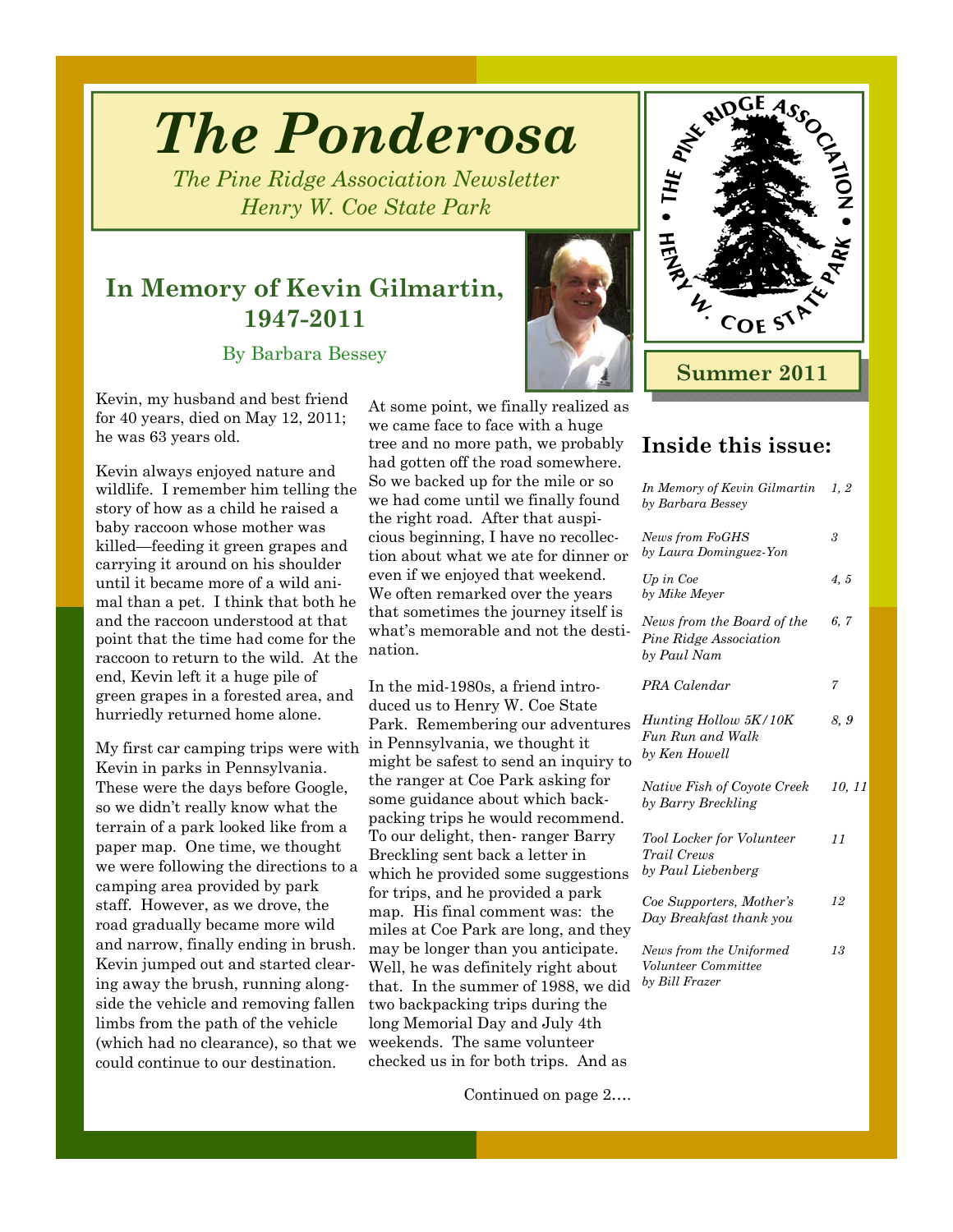#### **In Memory of Kevin Gilmartin continued….**

we were leaving for the second trip, this one to Mississippi Lake, he said that he remembered us from the previous trip the month before. He then remarked that, if we enjoyed the park so much, would we consider becoming volunteers. Well, no, we said, we thought we didn't have enough time to do all of our work tasks and home tasks as it was. But he gave us an application form and some information about the volunteer program that he said we could read once we got out to Mississippi Lake.

Once set up at Mississippi Lake, we were enjoying the lovely songs of birds and the beautiful views. We were surprised to see that there were no other hikers or backpackers there that weekend. Then, as the sun was getting lower in the sky, a healthylooking coyote trotted slowly along the other side of the lake. The coyote exploded in a burst of brilliant colors from the late afternoon sun's rays. At that point, Kevin suggested that we read what information we had been given at the visitor center. As we were reading the materials, we looked at each other and said, what were we thinking? Where were our priorities? Here we were in an absolutely beautiful setting with our "own" private coyote and wildlife. Did we really think that we couldn't squeeze in a total of 50 volunteer hours a year?

Well, that fall we took the volunteer training and in February 1989 we graduated to become uniformed volunteers. By the end of 2010, together we had been on the board of directors of the Pine Ridge Association for 41 years, each of us serving as president and secretary of the board for many years. Between us, we had donated more than 10,000 hours to the park as co-editors of *The Ponderosa,* training other volunteers, putting on evening programs for the public, carrying out resource inventories, working on proposals to expand the visitor center building, among other activities.

Kevin always loved learning and teaching, and being involved with Coe Park gave him so many opportunities to do both. The park was part of the fabric of his life and he enjoyed every minute he spent there and every activity associated with the park that he was involved in. We know Coe Park is a special place; perhaps Kevin's spirit lingers in the dappled shade on Pine Ridge beneath ponderosa pines alive with the birdlife that brought him so much pleasure.



Kevin Gilmartin and Barbara Bessey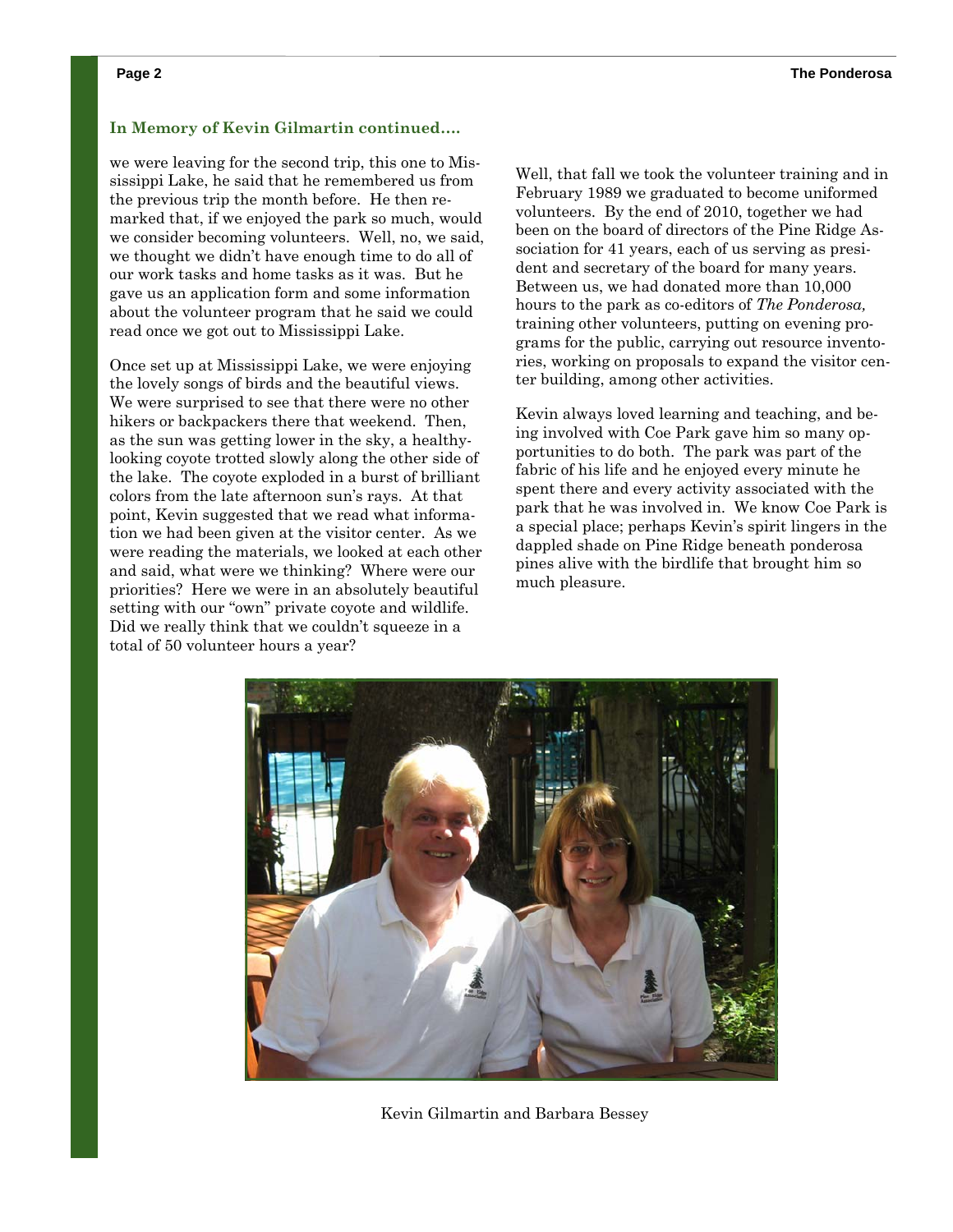

### **News from Friends of Gilroy Hot Springs**  By Laura Dominguez-Yon

"**Things change**..." After four years, Friends of Gilroy Hot Springs (FoGHS) has finally reached a point where we're seeing the rewards of our efforts for the protection, preservation, and restoration of Gilroy Yamato Hot Springs:

- Protection: Security cameras, more presence on site, plus increased surveillance by State Park rangers have deterred trespassers and vandals, and resulted in more citations of violators. We continue to greet new visitors who are curious about what's here, and others who visited many years ago and want to see it again.
- Preservation: Tarps over roofs, dirt removed from baseboards, pathway maintenance, and the California Conservation Corps trimming back overgrowth help protect what exists and deter deterioration. Maintenance is an ongoing need, and every bit helps. Many thanks to all the volunteers who lent a hand and their time!
- Restoration: Water and septic tank installation for the camp host site is almost complete. Thanks to Joan Carpenter, State Park engineer, for writing the project evaluation form, and Mat Fuzie, California State Parks Monterey District Superintendent for funding the project. Plans, budget, and project proposal are being readied for the Minnesota cabin restoration and visitor/activity center, thanks to a collaboration with Eddie Guaracha, Superintendent, Gavilan Sector, Monterey District, Matt Bischoff, Monterey District historian, Mike Zuccaro, Monterey District architect, and Tim Lantz.

Tim Lantz, president and founder, California Foundation for Architectural Preservation (CalFAP) and artisan builder, is leading our restoration efforts now. CalFAP, a 501(c)(3) organization, shares the same mission as FoGHS: to protect, preserve, and restore historic sites important to California. By September 2011, FoGHS will transition from the Pine Ridge Association (PRA) to become a subgroup of CalFAP. In turn, CalFAP is applying to become a nonprofit concessionaire with State Parks, assuming responsibility for the maintenance, management, and restoration of Gilroy Yamato Hot Springs. This move will ensure that restoration activities adhere to State requirements and remain authentic.

"…**And things stay the same.**" FoGHS will continue its close, collaborative relationship with the PRA. New memberships will continue to support both organizations. We'll continue offering PRA members discounted and special events, reporting to the PRA board, and submitting articles for publication in *The Ponderosa*. All membership funds and donations continue to support the protection, preservation, and restoration of public access to this area of Henry W. Coe State Park. Please join us as we embark on this new stage of our journey. Comments and suggestions are most welcome; please email info@FriendsOfGilroyHotSprings.org

FoGHS volunteer of the year: Dean Yon. In addition to being the supportive spouse every active volunteer appreciates, Dean designed and implemented protective procedures (tarping cabins, repairing pathways and decking, canopies, and camping equipment, and transporting equipment), spreads the word about our activities and opportunities, and encourages membership. Dean did above-and-beyond service recently: washing out the vandalized chemical toilets so that the full moon campout could continue as scheduled! Who goes camping with a hazmat suit?! Dean says it's all worth it after seeing how much the participants enjoyed the weekend and soaking.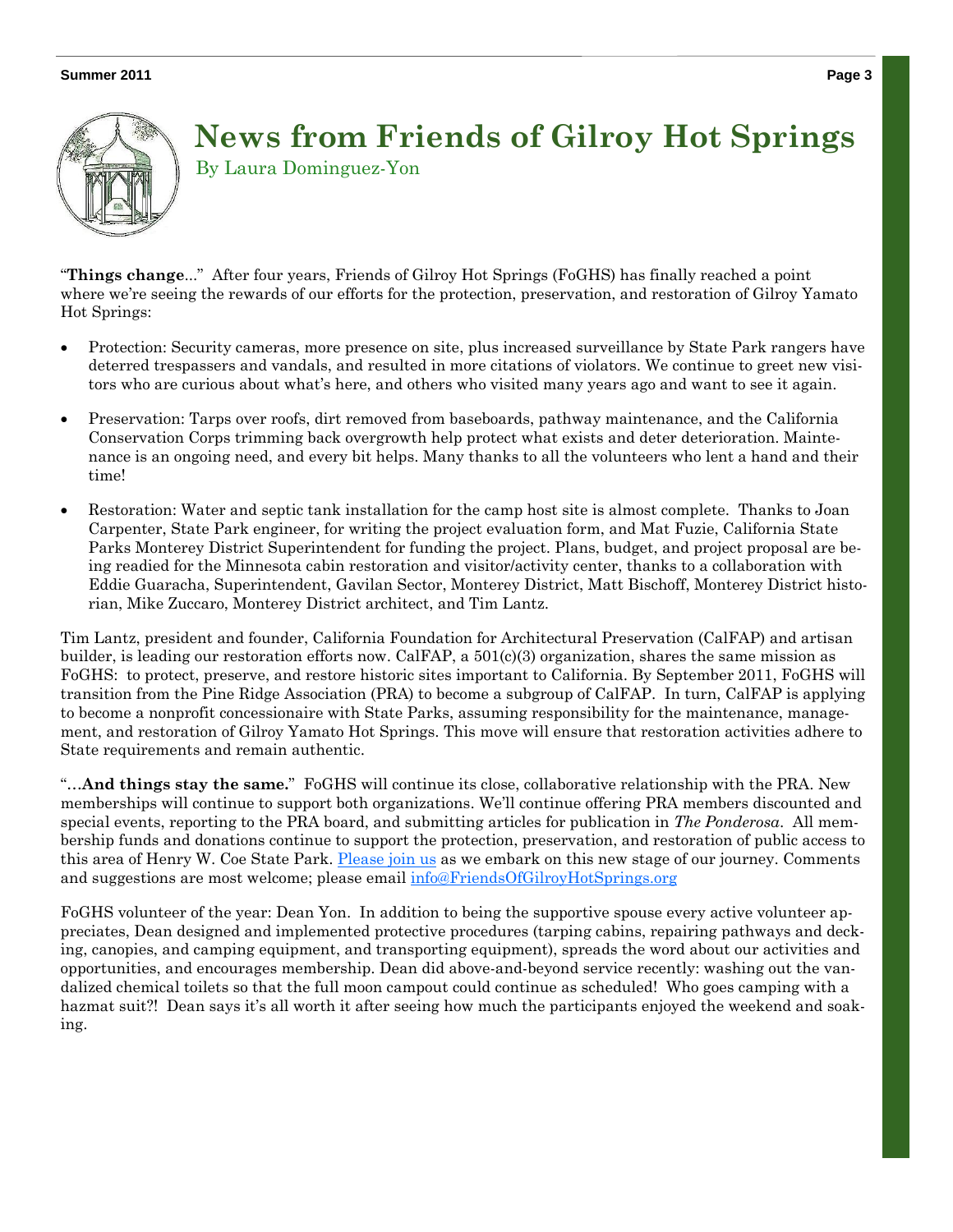### **Up in Coe**  By Mike Meyer

I was supposed to meet friends and go on a hike one Fall Saturday but there were two hitches: I had a visitor center shift, which wasn't really a hitch, and it was supposed to rain and the people from work might not show.

I was early and got the key and opened up the visitor center. I hung up the Open sign, pulled up the flags, put in the money trays, and got the registers on. Soon Nancy came, and Jodie and Linda, and we sat on the stools back there in the space behind the counter and drank some coffee. We did chores, shared the "work," and generally hung out. I read a little in Sierra magazine and helped a few hikers and backpackers. That was the payoff, getting to talk about the places you know and have great interest in.

One backpacking foursome, two men and two women, were at the park for the first time. They wanted to walk about six miles then set up their camp. Another thing they wanted was trails, not roads. I told them of Poverty Flat and that it would be beautiful and they would have their choice of camps since there were no slips in any of the zone slots on the big board on the wall, no one anywhere in the park at all. I told them they could take Fish Trail and then Middle Ridge, which would both be awesome too, and it would be five or six miles.

Another man was leading a bunch of Boy Scouts on a backpack to China Hole. I walked out and saw the boys and could see that they knew what they were doing. They all had good tight packs and the right clothing for the day and they weren't horsing around but talking quietly among themselves under the olive tree and over by the funny little palm tree.

Later, I walked down through the campground. There was no one there and it was cold, maybe 42, 43. Like I said, there was rain forecast. The sun had shone earlier but it was gray air cells now. Blue gray bunches dark as smoke out past the ridges and gray white bands soft as suede, and the ridge itself all colored up like Christmas. At campsite 10, I stopped and was under trees that were blue oaks and whose leaves were green and yellow and the yellow ones were rusting through, and the trees were being rushed at by the breezes. It was a community in there with the breeze, you felt close, and I believe I got there just in time because I was in it too.

I saw a light path people took downhill to below the trees for a view of the ridges and canyons and went

down a little way. It was Cordoza Ridge across from us and you followed the face that was rippled with bands of thin little ridges and below were twisting canyons one into the other. Most of it was thick with forest but you could see a big patch of grass and a lone oak tilted against the sky, and the oak was like a bullseye, the center of the universe right there on top of Cordoza ridge. All the trees were turning colors so that, in the green green and blue green of the pines and live oaks, you saw reds and oranges and yellows in there. It was good and Christmassy to me, a poetry of color, and the clouds you'd never seen that were like the rest of the family that had come and you with the sense that it was all just breaking out, it kept coming and you were in it too.

Then I went back and tried to help Eric change a light up on a ladder. He is the park maintenance man. He stood down on the ground near the drinking fountain holding the sides of the ladder and I went up under the eave. I got the two screws off but the plate wouldn't loosen, so then Eric tried and got it. I kept wondering if the people from work would come and what I'd do if they didn't. Nancy was busy putting some laminated pages on a ring and then she took them out to the Forest Trail. Then Jodie and I went with Eric and we got firewood from behind the metal barn and put it in Eric's little gator. The wood was in stacks under the shed and we pulled pieces out and handed them along to the bed of the gator. Back at the visitor center we put the chunks and wedges in the firewood rack in the back room. Eric took off the lids of the stove and opened the door and scooped the old ashes into a bucket with a little shovel. He balled up some paper and put it through the holes and then old wood and a chunk of oak and threw in a match.

It started to rain, little flurries that came and went that we saw through the windows. Nancy came in with wet feet. She was flushed in the face with the cold and exertion of the walk to the Forest Trail. I envied her coming in like that and wondered if I'd go out too. I hoped the people I was waiting for would show because I thought it would be a good time to show them the park. We'd tried it once before but something came up. I didn't really expect them.

The visitor center was warming up good and we ate our lunch by the stove. Then I learned the people from work weren't coming and I went out the Corral Trail alone. I had thought to just go home and sit on the couch and watch football but I thought to go out the trail a little first to see what would happen. You think it's just the Corral Trail and you've been on it a hundred times, but another little part of you is thinking, "you better not get in that couch potato rut."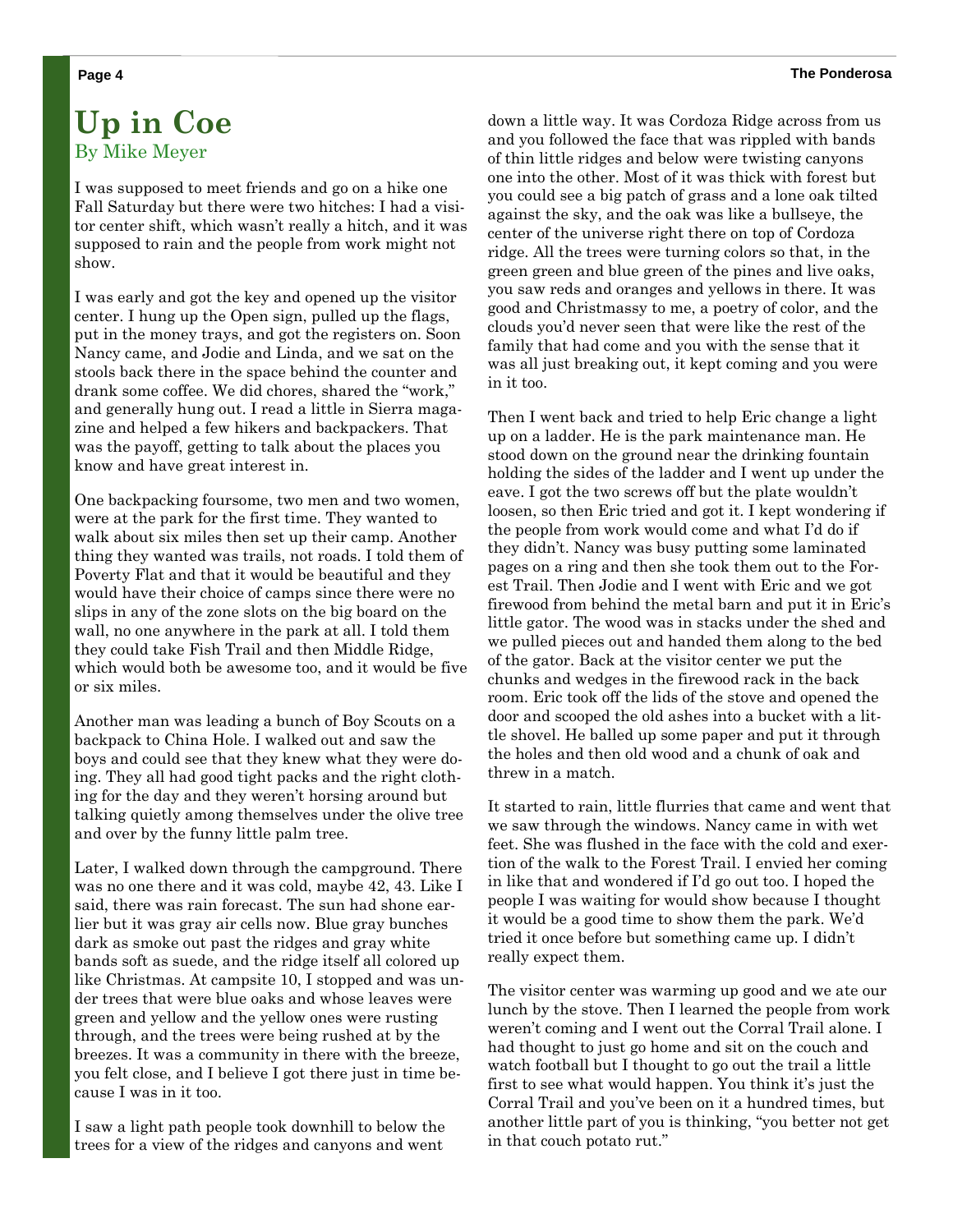#### **Up in Coe Continued…..**

It was the kind of day when you pull the zipper to the top and make sure the collar is up. There were some little bursts of light rain and the trees were wet and sometimes you had a big drop on your neck, a fat jolt of cold. Once I was out and passing by the big bay tree and made the first turn where the gully comes down and you step across the water I was glad and forgot everything else. I'd do the loop I had in mind, and so after the Corral Trail I crossed the road and kept going on the Forest Trail.

The new trail went east through the forest but not straight east for sometimes it jogged to the south also. Blue Ridge would come in view. It was over past the canyons and up above and behind Middle Ridge. It was high on the horizon, higher and farther out and you saw the ponderosa pines on its horizon jutting up like little spikes. Then you were back going into the thickness of all the trees and didn't see out but only the up close of the limbs and trunks with moss and the green shoots down in the grass. There were hanging branches and lichen on the boulders and the gray pine trunks were rusty and black.

Then I had to take care of some business and so I went off the trail down a pig path into the woods proper, and I stood behind a tree. Down there I looked around and started to see things. I stood and kept myself from going though the urge was to keep going. I saw an old pulpy trunk with no bark, it was whitish and gouged with scars and woodpecker holes and it was tilted on a live tree branch. Everything was wet and the leaf litter was soft and you smelled the earth and felt the wind. The manzanita leaves with a good live green as though the weather suited them, their trunks slick with water and dark like old saddles; the black oaks with a physicality, bulging and charcoal colored and up close brushed on the bark tips with gray lichen. It was hard to stand still for more than a few seconds yet to move seemed like you would be throwing dishwater on a resting dog or shouting in someone's bedroom while they were dreaming so I stayed awhile longer.

Then I got back on the trail. You look at things sometimes but have thoughts and your mind sees what happened yesterday and moves to what will happen tomorrow. Then about 12 people passed by all scattered in twos and threes. No one really looked up and they were talking about "where she lived" and how bad work was, and probably barely noticing outside what was in their heads sorta like me. I was in the same kind of mental set though, the mind rattling here and there and you just traveling, just moving. But when I was past the big old broken madrone tree and the wooden bench set into the hillside, then I saw on the

shelf under the trees there was a large patch of madrone leaves and without thinking walked softly down.

It was gray pines and madrones and large spaces underneath and the gray sky coming through. After a few steps I noticed the deer down on the leaves. It browsed the ground layer, young and tan and eating through the leaves. I was pretty sure it saw me but it didn't stop but went on lowering its head to eat.

You get like that, not paying attention to what you should pay attention to when you want a thing. The deer wanted to eat and was too distracted by it to be cautious. Once it looked up quick like, "dang!," but I was not moving and it only looked worried.

I saw the red madrone berries in all the trees and the sprigs that were on the leaves. I scanned around just gazing and walked a little and got lower. It was open and some big wrangling manzanitas put up a wall on the far side and only fallen stuff was on the ground, and the pine needle sshhh sshhhhhing and the tree trunks and their branches hanging low around the perimeter. In the center was a madrone with several trunks and all under it and around it was the bed of many colored leaves. I wasn't conscious of one fifth of it, and vaguely wondered if maybe the deer was dumb or couldn't see well the way it browsed toward me. I wanted to get closer to it but then after about another minute of browsing and glancing up, then it went into snort mode. It straightened reaching all four feet of its height. Turning away and lifting each leg high it went slow into its prance. It shot steam and I heard them. I wondered what might happen if I went closer—would it charge and could I duck—such a fool thought but I took a step and then it bounded. It went left then right so it could see back moving down across the floor, and then was gone.

I went to the edge and saw the grass starting to green down the slope. Then back and onto the leaves yellow like sweet lemon cream and soft pure pink and rusty tan all tossed out under the madrone. I don't know what I did but I remember the pine sound and the balls of them bobbing and then, turning again to another thing that was always there but you hadn't seen, it was that you felt still, settled, a composure regained, and it was eons since it had been like that.

I went back on the Springs Trail not moving fast nor pausing to stop, and then was back on the Corral Trail coming around the last bend and seeing the flags were gone and how the light was less now in the gray sky and no one was around. I got in my truck and drove slow down the hill. You never know the things you can find up in Coe in the fall.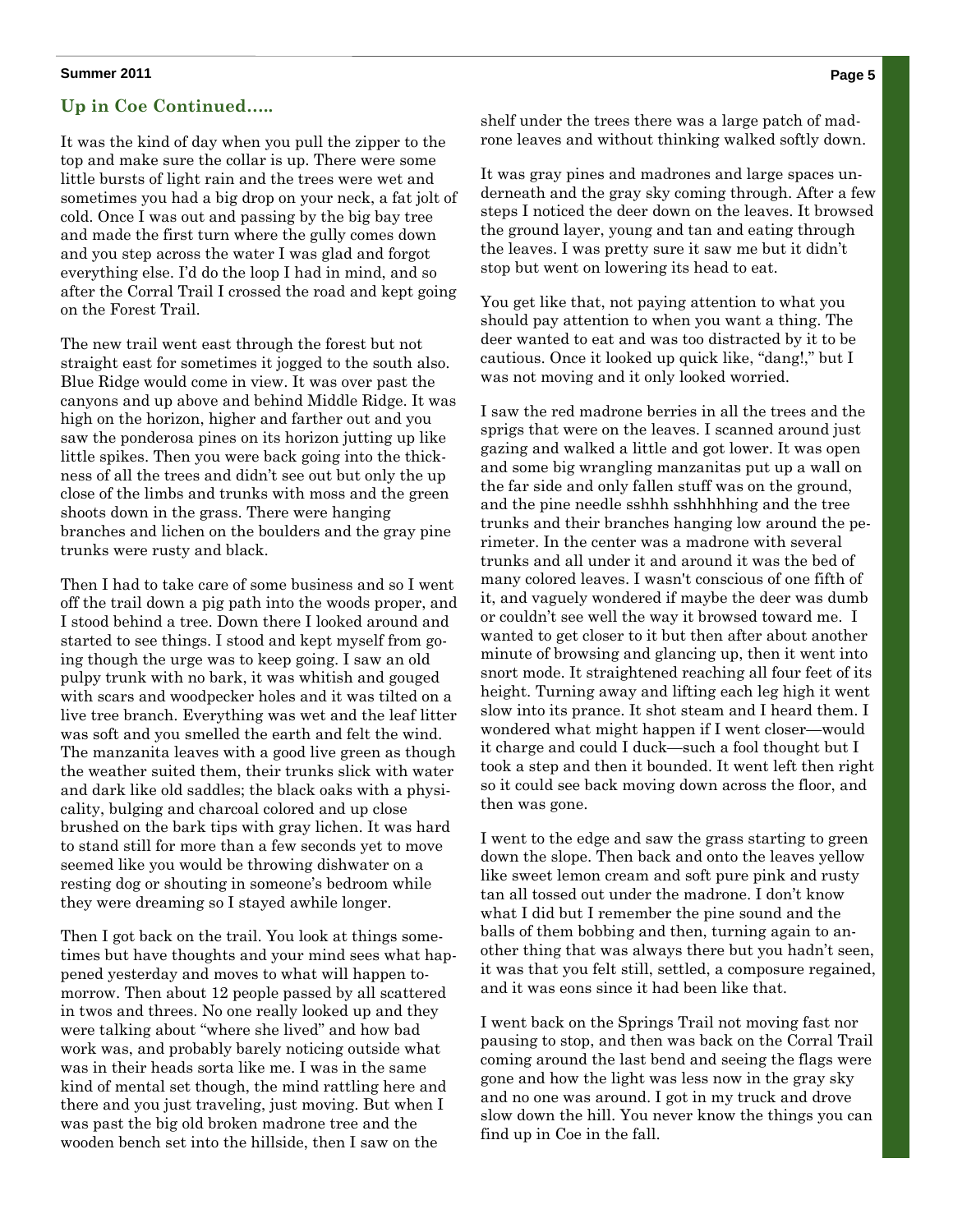### **News from the Board of the Pine Ridge Association**

#### By Paul Nam

The Board of Directors of the Pine Ridge Association (PRA) met on August 11, 2011 in the EOC room, Morgan Hill Police Department.

The PRA's mission is to serve visitors to Henry W. Coe State Park by providing interpretive programs. Over the years, the PRA has supported different activities, but interpretive programs remain its main purpose. Every time the PRA commits funds to an activity or a purchase beyond interpretive programs, that expenditure always benefits the park directly. Support has included new recycling bins, payment of a park aid's salary, and repair of a park ranger's vehicle.

Now, the PRA board contends with the closure of Coe Park. If the board does nothing, the park will close on July 1, 2012 so the board has supported the creation of the Coe Park Preservation Fund (CPPF), which has been established to fund the operation of Coe Park. At present, the PRA hosts an account for the CPPF and acts as its fiduciary agent until the CPPF incorporation process is complete. The CPPF is pursuing two objectives:

- 1. Fund park operations and keep the park open in the shorter term.
- Build an endowment to fund park operations in the long term.

The CPPF is cautiously optimistic that funding may be found to keep Coe Park open for at least a few years.

The CPPF has an excellent website developed by long-time park supporter Bob Patrie. See: http://coeparkfund.org/. The CPPF is also developing materials for prospective donors; board member Ann Briggs showed the board galleys of an excellent new brochure.

Other topics discussed at the meeting were as follows:

- The new PRA website should be up and running by late September 2011. The content from coepark.org has been migrated to the new site, and new content is being created by volunteers. We seek creative content managers to represent the many facets of the Coe Park activities. Contact volunteer Manny Pitta (pitta@sbcglobal.net) if you can help.
- The PRA is supporting the development of an interpretive master plan for the park by Interpretive Specialist Sheila Golden. This plan will document park activities and usage patterns for the Department of Parks and Recreation and may be crucial for obtaining future funds and grants for the park. Sector Superintendent Eddie Guaracha has managed to keep funding for this work in place, thus relieving the PRA of the need to support it.
- The ADA-accessible trail in Hunting Hollow is still in development. However, funds from the Recreational Trails Program and the California Conservation Corps are uncertain at the moment because of the State's budget crisis.
- By September 2011, the Friends of Gilroy Hot Springs (FoGHS) will transition from the PRA to become a subgroup of California Foundation for Architectural Preservation (CalFAP). This move represents major progress in the mission of the FoGHS, which will continue its close, collaborative relationship with the PRA. (See the FoGHS article on page 3.)
- The Trails and Springs Committee reports that repairs by volunteers to the Bowl Trail are now underway and are expected to be complete by spring 2012. A section of the trail between Lyman-Willson Trail and Willson Camp almost disappeared below a muddy spring and pond last winter when rain saturated soils. A slow-moving mud slide caused the pond levee to slump, thus reducing the trail to a narrow track that became almost impassable. Park Maintenance Chief Randy Neufeld has approved a plan to reroute part of the trail above the spring.

Continued on page 7….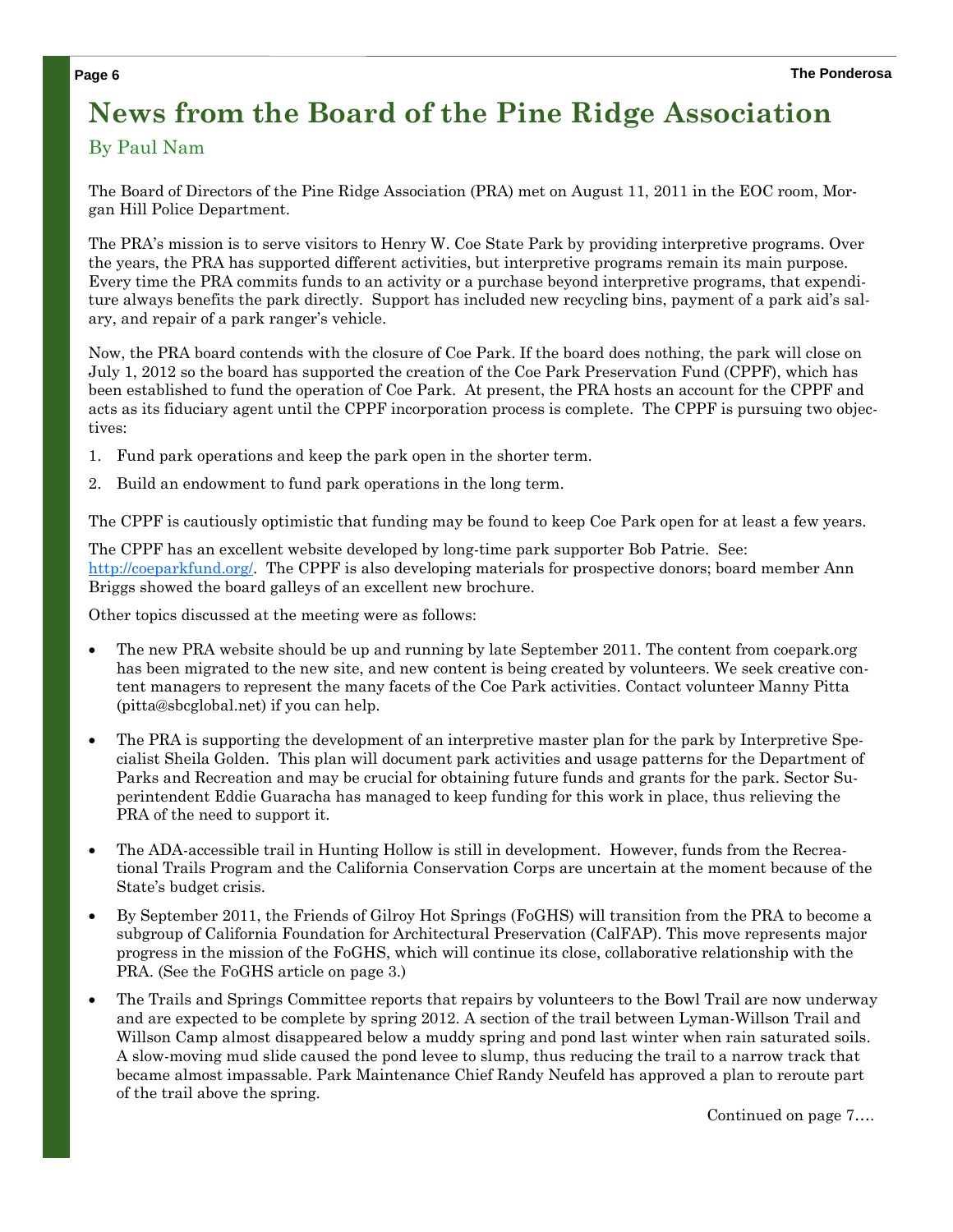### **News from the Board of the Pine Ridge Association Continued….**

 Winslow Briggs told the board that a reporter from the Los Angeles Times interviewed him for an extensive article about what it will mean to close California's second largest State Park. Supervising Ranger Stuart Organo took the reporter for a ride-along through the park on August 3rd. We look forward to the publication of this article, likely in a Sunday edition.

The date of the next PRA board meeting is not yet firm because of schedule complexities, but we'll keep you posted about any and all developments.

Paul Nam

President, Board of the Pine Ridge Association

### **The PRA Calendar**

Mark your calendars—important dates and other announcements

#### **Gilroy Hot Springs Full-Moon Campouts**

**September 9-11 (Friday-Sunday).** For information and to register, visit http://friendsofgilroyhotsprings.org/2011FullMoonCampOuts.htm, email info@friendsofgilroyhotsprings.org or call 408-314-7185.

#### **Mounted Assistance Unit Event**

**Saturday, September 10,** moonlight ride and potluck, 6.00pm Hunting Hollow. \$6.00 parking fee. For more information, contact Chere Bargar, 408-683-2247

#### **Mounted Assistance Unit Training Weekend**

**October 15-16,** for more information, contact Chere Bargar, 408-683-2247

#### **Tarantula Festival**

**Saturday October 1,** the annual Tarantulafest. Mark your calendars for the fun-filled day. More information is available at www.coepark.org, be sure to order you tickets early, they sell out fast.

### **Trail Day**

**Saturday September 10,** visit www.coepark.org for more information.



## **Vote, Vote, Vote….. Help Coe Win**

I read in our daily news stories from Sacramento that Coca-Cola is having a contest for America's favorite parks. The top three winners receive from \$25,000 to I believe \$100,000. Go online to www.livepositively.com and follow instructions. The deadline is September 6th and people can vote as many times as they like.

Ranger Jen Naber

(Publishers note: At the time of publishing we are in 15th position, please keep voting, and watch Coe Park rise to the top.)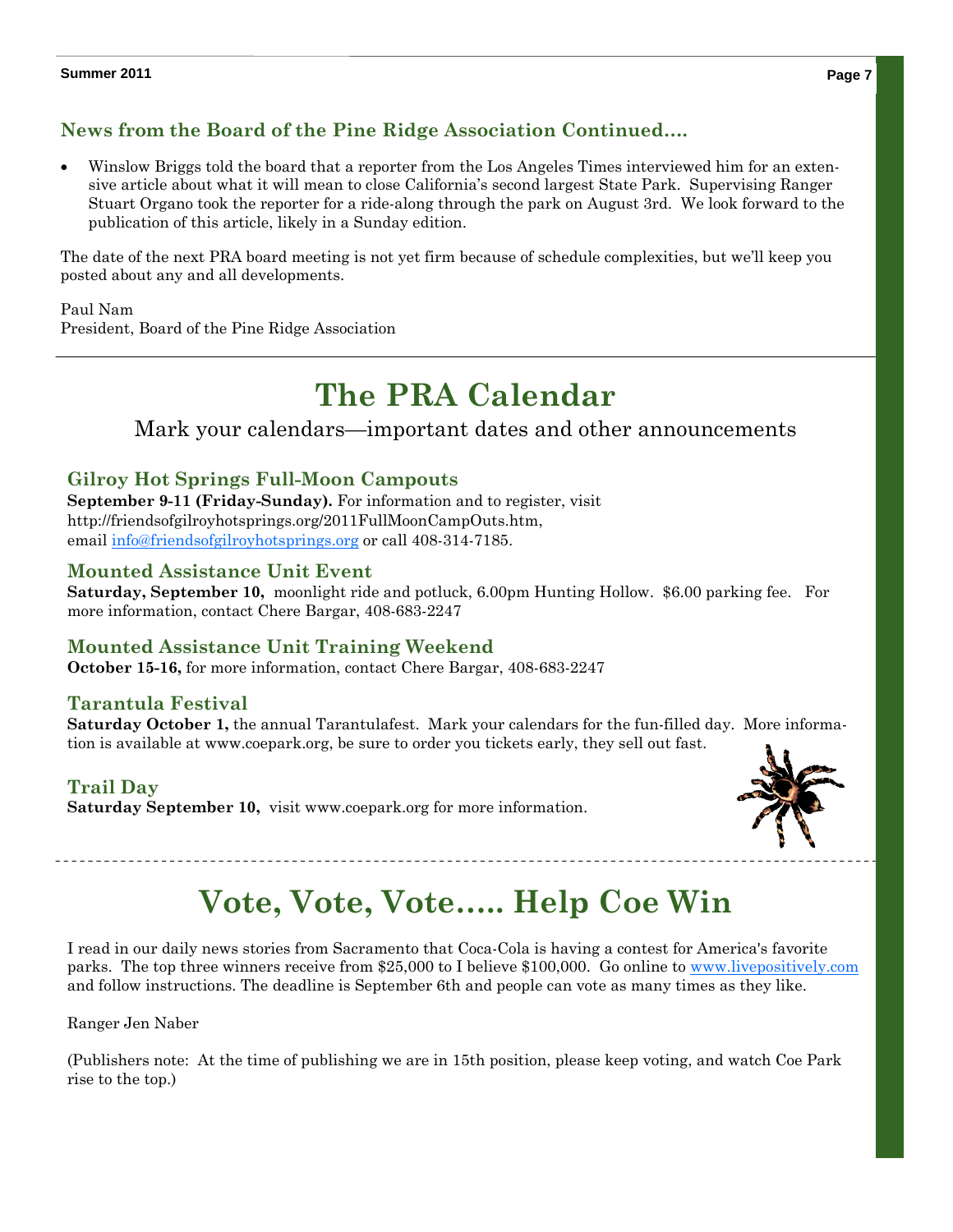### **Hunting Hollow 5K/10K Fun Run and Walk**  By Ken Howell

Saturday June 11th was a grand overcast and cool day for the Henry W. Coe State Park 5K/10K Fun Run and Walk. Late spring flowers could still be found adding color to the hills that had already turned a golden brown for the summer. Hunting Hollow Creek still flowed gently, leaving water in most of the creek crossings for the runners to cool their feet.

On the Friday before the event volunteers gathered in Hunting Hollow for pizza and to fill the bags that are handed out on race day. These bags contain a T-shirt, the runner's bib that has each person's assigned number, safety pins, and labels with the runner's information. As 6:30am is the starting time for the volunteers on race day, some volunteers camp overnight in Hunting Hollow.



Bright and early Saturday morning, volunteers arrive to start setting up for the race. First the tent and table are set up for registration.

Soon the participants start to arrive and the parking crew performs miracles squeezing all the cars in the parking lot.

As the runners arrive, they go to the registration tent to either pick up their preregistration packages or register for the run. The colors of the bibs indicate which race they are participating in, red for the 5K and black for the 10K. A total of 237 people registered this year.





Trophies and medals waiting for the runners.

Volunteer Linda Keahey displays some of the refreshments for the runners and walkers when they finish.



And they're off! The run starts at 9:00am. 205 runners and walkers head for the first of 13 creek crossings along Hunting Hollow. The distance between the Hunting Hollow gate and the trail junction at Wagon Road is exactly 3.1 miles, which is just enough to fit in a 10K run. No other event in the Bay Area provides a run that includes a dirt trail with wet creek crossings after a rainy winter.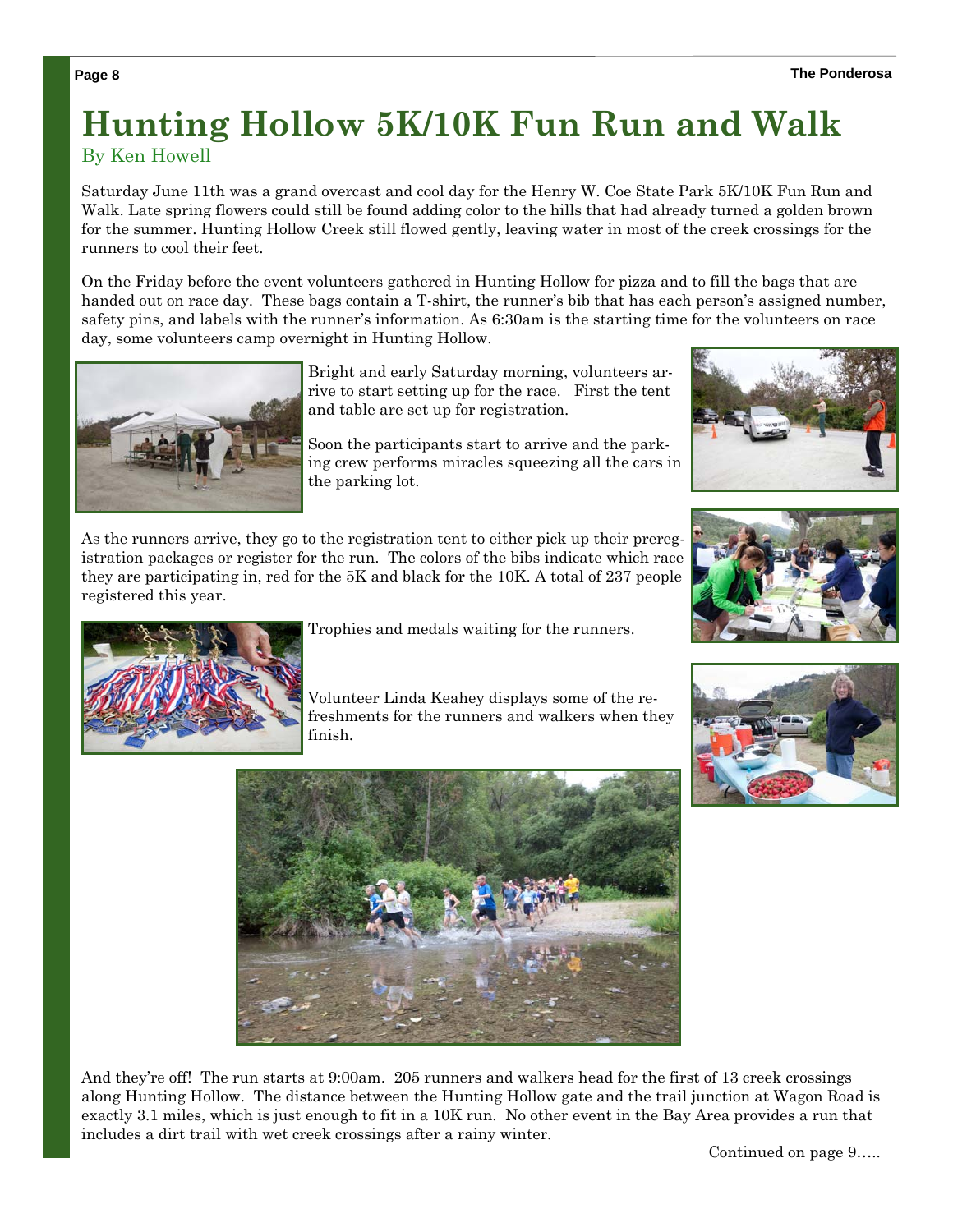#### **Hunting Hollow 5K/10K Fun Run and Walk Continued…..**



Tasia Siegal crosses the creek just before reaching the 5K finish line. She is wearing one of the T-shirts created for this event. Each year, the T-shirt has a photo of some natural feature of Henry Coe State Park; this year, it's a golden eagle.

Gary Muroka checks the result board to see where he finished as Bruce Tanner posts the tags from the recent finishers, watched by Ranger Jan Naber and volunteer Rick Leonard.





Timer Criss England records the times of walkers Martha Smith and Patricia Stabile as they cross the finish line after walking the 6.2 miles.

Overall it was a great race that went very well and I'm already looking forward to next year. Below are some comments from the participants:

- "Thanks for hosting the race. It was my first time doing this race. I know you have no control over the creek. The comment I would like you to put on the website is if you are running the race, please bring a change of socks and shoes to put on after the race in case of water in the creek. I did see from the photos that people can get wet but I didn't think of bringing extra socks and shoes to change into. That would be helpful for people to prepare. I would like to run again next year if the park stays open. I hope so. I will tell my congressperson. Thanks." Lorraine Myers, ACS, ALS
- "Thanks for a fun event. I had to leave before the awards ceremony, so can you let me know where and when the results will be posted? Thanks!" Art Swift
- "Outstanding event. I know how much work it takes to put this on and I think it was just outstanding. Maybe list it as a dual swim/run? I do lots of runs and I think this is one of my most favorite runs of all. It really does not fit any category. It is not a true 'trail' run and I think that is one of the biggest assets. I enjoy getting out in the woods, but I really do not want to run up a mountain! Thank everyone that was involved." Wayne Aune
- "Thank you for a fun event!" Alison
- "From the pizza to stuffing the bags the night before and the encouragement, crossing the last stream to the finish line was wonderful. It seems everything ran itself. Even parking cars this year seemed to run smoothly. Looking forward to next year." Jim Brady, Coe Park volunteer.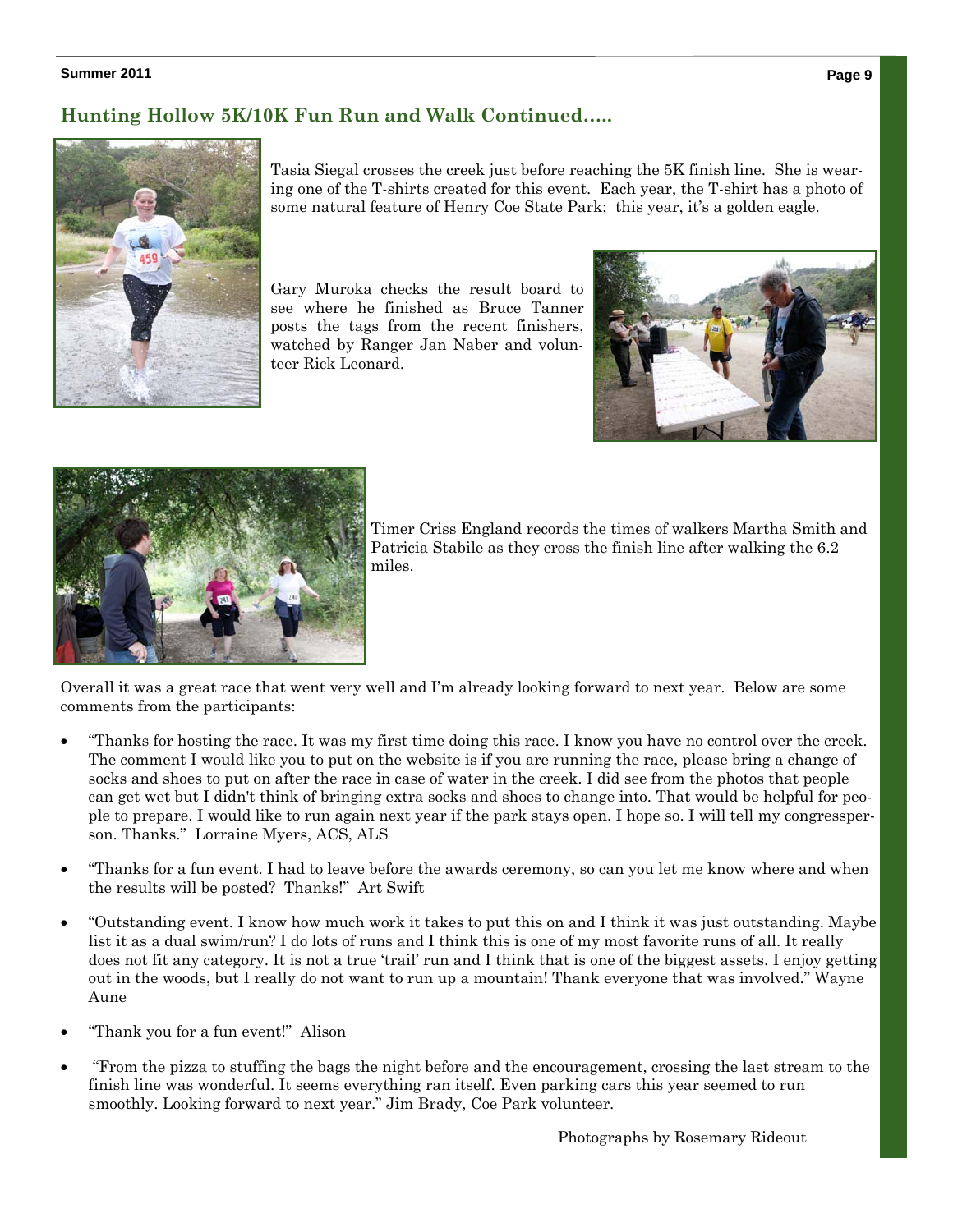#### **Page 10 The Ponderosa**



### **Native Fish of Coyote Creek**

The three major drainages in Coe Park, the Coyote, Pacheco, and Orestimba creeks, all contain native species of fish. Occasionally a non-native Largemouth Bass or a Green Sunfish will escape a pond and live in the creeks, but they usually don't survive long (none of lakes or ponds in the park are natural and the fish in them are non-native species that were planted). The Coyote Creek has more permanent water than the other creeks and thus had the larger number of native fish.



The smallest native fish is the 2–3 inch California Roach. They do well in Coe Park's intermittent streams. As the water dries up, they move to permanent water where they are able to survive even with very low oxygen levels, and with high temperatures that can be as high as 95° towards the end of summer.



Riffle sculpin are small, funny-looking, big-headed, seldom-seen fish with bodies flattened top to bottom as if someone had stepped on them. They feed in gravely areas with running water and eat small aquatic animals.

A good place to see Sacramento Suckers is China Hole. They are not as wary as other fish and you will see them cruising along the bottom sucking algae off of rocks with their bottom-facing sucker-like mouths. Another fish you can often see in China Hole is the



Sacramento Pikeminnow (previously called Sacramento Squawfish). In large rivers they can be up to 3 feet long, but in Coe Park, fully grown fish are mostly12 to 18 inches. They are often mistaken for trout, having a similar shape, but their fins are often reddish-orange, they have a noticeable forked tail, and they don't have the dark speckling seen on Rainbow Trout.



Before Anderson and Coyote reservoirs were built, Steelhead Trout would come up Coyote Creek to spawn. Like salmon, Steelhead Trout are anadromous—living in the ocean and entering freshwater streams to spawn. Steelhead Trout are still found in the lower stretches of Pacheco Creek but not within the park as there is no suitable habitat to be found there. Chinook Salmon are occasionally seen in some of the lowest stretches of the Coyote Creek but it's believed that they never came up into what is now the park. Another anadromous creature that still is found in the Coyote Creek is the Pacific Lamprey, an eel like animal. They have been able to use Coyote Reservoir as their "ocean" and still spawn in the upper stretches of Coyote Creek. They spend their ocean time as parasites attached to fish and go without food as they lay eggs in sandy, freshwater areas of creeks.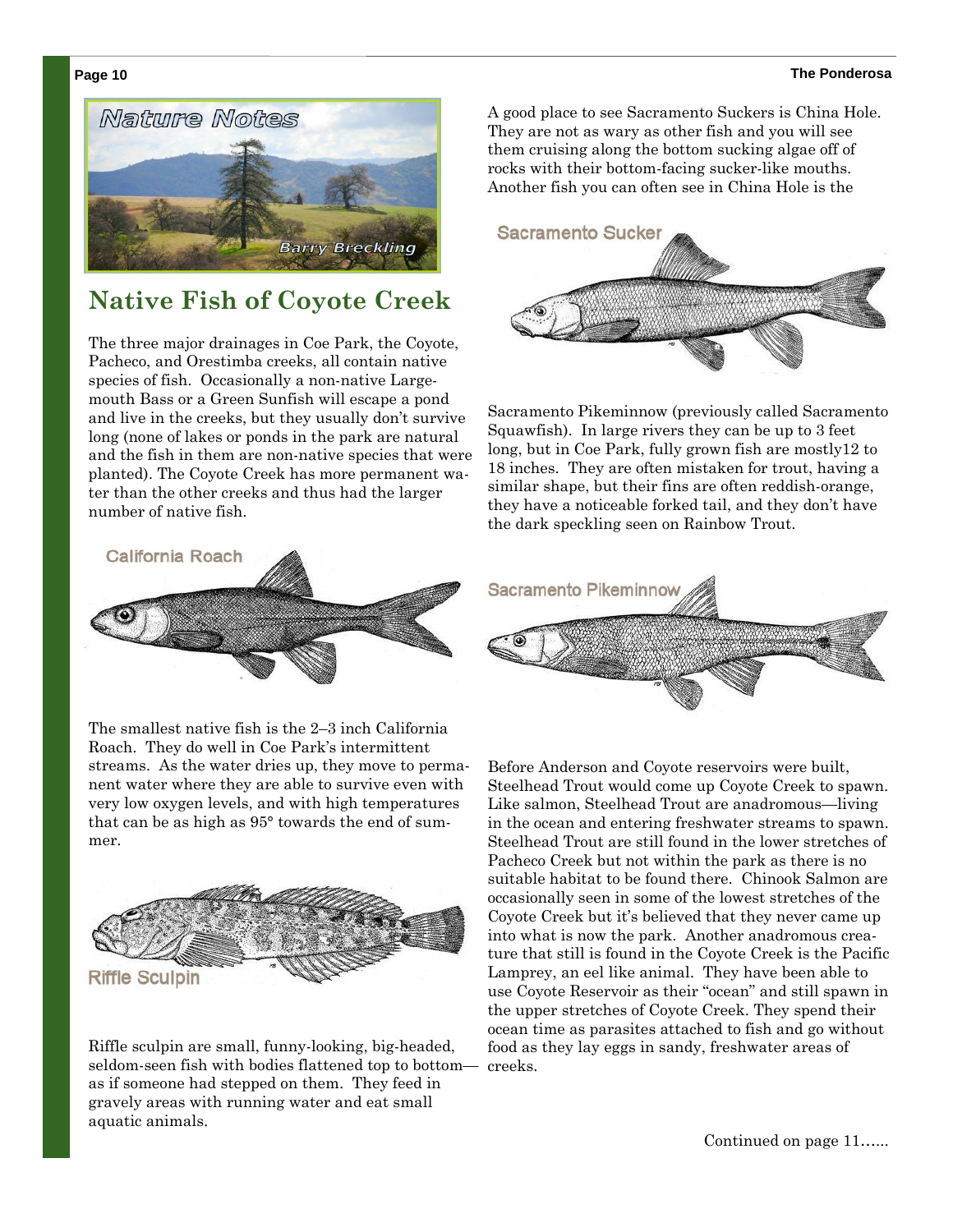#### **Native Fish of Coyote Creek continued…..**

Rainbow Trout are found in the Middle Fork of the Coyote Creek where there is permanent flowing water. They can also be found in a few of the larger pools downstream in the main Coyote Creek. In wet years, they have been seen in the East Fork, up to the waterfall on the Little Fork, and even in Kelly Cabin Canyon.

With polarized sunglasses and binoculars you can get good views of fish in Coyote Creek pools. Just sit quietly until they come out of hiding.



Artist, Saelon Renkes

### **Tool Locker for Volunteer Trail Crews**

#### By Paul Liebenberg

After discussions with fellow trail workers Paul Nam and Rob Glover, I volunteered to modify a standard construction industry "gang box" for use as a tool storage locker at remote work sites in Coe Park. The need for a gang box became clear as work on the Jim Donnelly Trail reroute proceeded farther up the hill from Hunting Hollow. People working on the trail spent too much time and effort hauling tools (an average of three tools per volunteer) for a couple of miles uphill to the work sites. Also, the need to move the State's only tool storage trailer to other locations in the park required us to explore options for tool storage on this particular trail.

The PRA provided funding of up to \$400 for the gang box project (thank you, Dan McCranie). Supplies included the box itself, three padlocks, two wheels, paint, and miscellaneous hardware. I donated some sheet steel and the welding consumables. The modifications included mounting the wheels, providing a receiver for a tow bar when the box is being towed by a 4WD quad, sockets for wheelbarrow-style handles, and an extension sleeve to accommodate tools like shovels with handles longer than four feet.

The PRA gang box, which weighs just under 200 pounds when empty, is towed or pushed to the work site. The wheels and handles/tow bar are then removed and stored inside, which makes the box hard to steal. Further protection is added by chaining and padlocking the gang box to a tree. The gang box can hold enough tools for a crew of six doing trail construction work, and it could probably hold enough brushing tools for up to twelve people.

There are at least four ongoing trail projects scattered throughout Coe Park, so more gang boxes could be made available if necessary.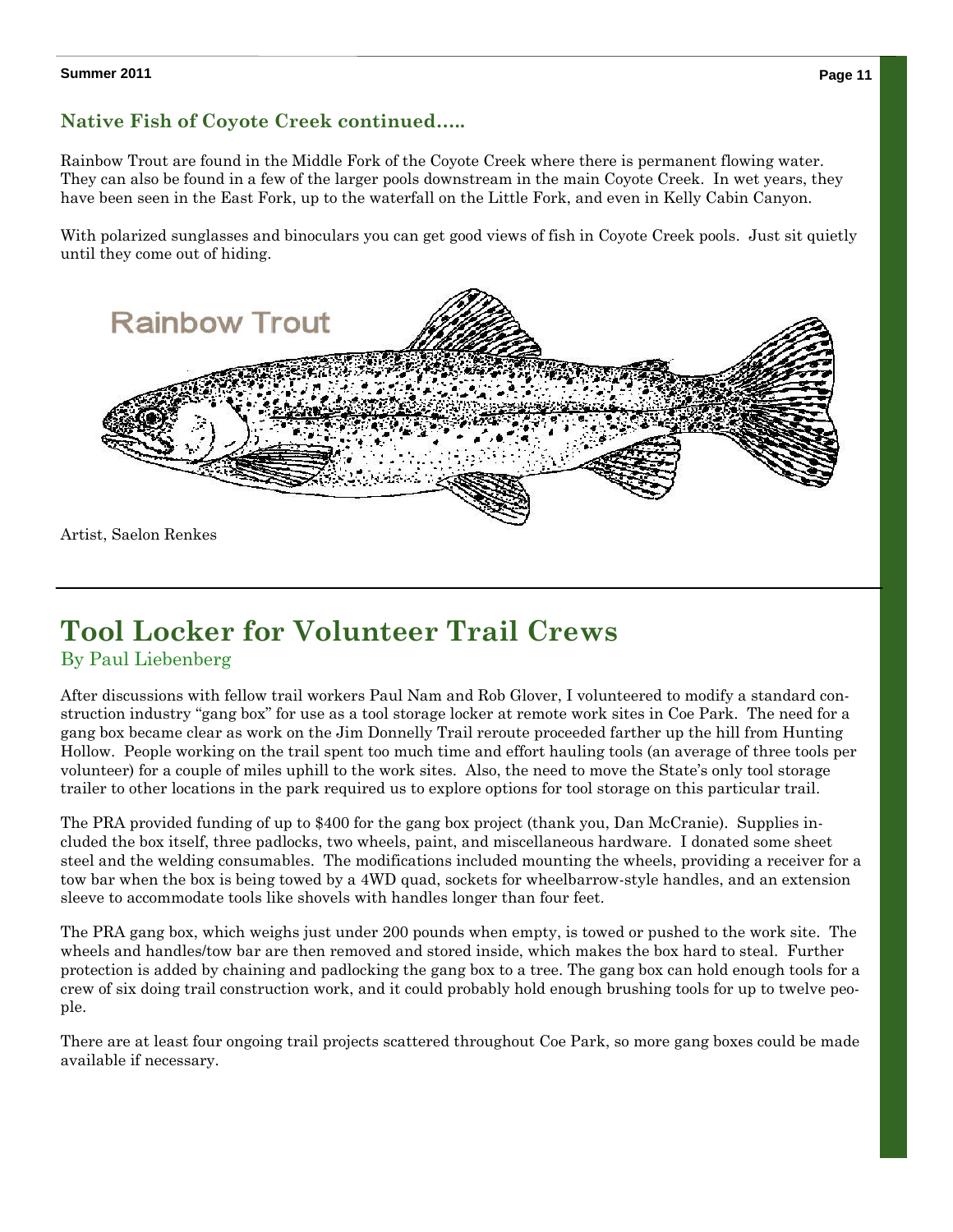#### **Page 12 The Ponderosa**

### **Coe Supporters**

"I am so very upset about the planned closing of the park in July 2012. It's hard to explain, but I have a deep emotional attachment to that place. I just can't accept that my hike in Coe Park late last month may turn out to be the last time I can replenish my spirit there. I have made a donation to the Coe Park Preservation Fund. I hope enough individuals, foundations and corporations feel strongly enough to donate the necessary funds to keep the park open."

Jack Hollender and Lynn Weitzke enjoying a hike on the Hartman Trail. Photo by Heather Ambler



### **Mother's Day Breakfast Thank You**

I just wanted to say, on behalf of my two sons, my daughters-in-law, and my darling grandson Logan, thank you to everyone who was involved in putting together the Mother's Day Breakfast. This was our third time attending the event but it was the first time I have ever attended as a grandmother and I was so looking forward to sharing this day with my new seven-month-old grandson, Logan. Unfortunately, the weather was less than cooperative and we arrived too early; between the wind and the cold, damp fog it was quite uncomfortable to say the least. We tried our best to keep Logan out of the wind to no avail, then one of your wonderful volunteers came over and offered a very large beach towel which helped quite a bit. And then another volunteer came and offered us his van to sit in until breakfast was ready which helped immensely.

I'm only sorry that I did not get the names of these people but please know that it was most appreciated and I and my family do thank them for their generosity and help.

It was so important to us to bring Logan Keith to Coe Park because his dad (my son Chris), Chris's stepdad, Keith Shugart, and I had spent many, many weekends at Coe Park back in the early 1980s. Chris was probably about 11 or 12 when we first discovered Coe Park and the three of us explored miles of trails. I will always remember the hot and dusty hike to China Hole, wild pigs, Bass Pond at Manzanita Point, tarantulas, and even a snake or two. We were also very privileged to have met Ranger Barry. Those were special times for us because we only had Keith in our lives for nine short years, but we have some fantastic memories and so many of them involve our camping trips together.

So, needless to say, we are all planning Logan's first camping trip to Coe Park in the very near future, but we are waiting for a bit warmer weather!!!!

One last thing, we are all so distressed to hear the Coe Park is on the list to be closed. Please do all that you can to preserve this beautiful park and we will do all we can to help support the park.

Thank you.

Irene Thornberry and family

(Link to the Coe Park Preservation Fund http://coeparkfund.org/.)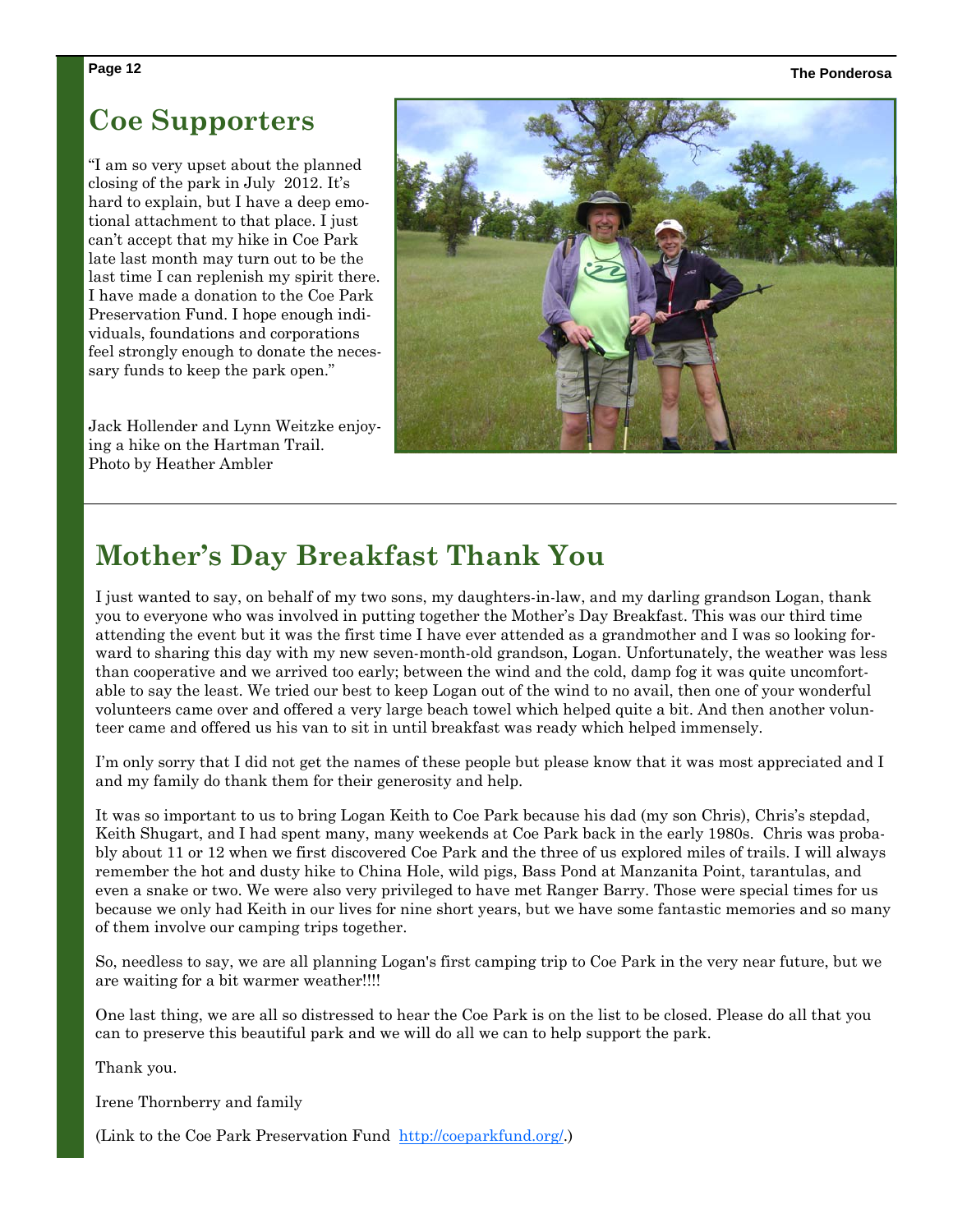## **News from the Uniformed Volunteer Committee**

By Bill Frazer

Yes, we're going to be training new volunteers this fall!

The volunteer committee and park staff have decided that even though the park is on the closure list, there is a good chance that, with outside support, especially that of the Coe Park Preservation Fund, there is still a good chance that we'll be operating next year.

So far, about 15 applications for new volunteers have been received. Interviews have been scheduled for August 11, 13, and 14. Training is being set up for September 10 and 17, with the ride-along taking place on the weekend of October 8 and 9. The Coe-Ed day (for all volunteers) is scheduled for October 22. Further training options will be offered in November and December, details will follow.

We are pleased to acknowledge the mid-year advancements of Kevin McDevitt, Kenneth McDevitt, and Julian Isacco from trainee to volunteer status.

Also, Joanne Rife, Ken Hulick, and Rosemary Schmidt advanced from volunteer to senior volunteer status.

As a final note, we are pleased to announce that Mike Meyer has joined us, finally filling the last committee vacancy. Mike comes to us with over 14 years' experience as an active volunteer. Thank you, Mike!

### **New Members**

**We are pleased to welcome the new members listed below. Thank you for your support.** 

> Rochelle Arellano, Gilroy Dirk De Bruyker, San Jose Susan Radach, Felton Kathryn Strachota, Menlo Park

We need your help to keep our membership list current and accurate. If you are a paid annual member, your *Ponderosa* mailing label includes an expiration date. (No expiration date for life members, electronic mailing or organizations.) If you have any questions regarding your membership or to let us know of any change of address, please contact us:

> Email: membership@coepark.org US mail: 9100 East Dunne Avenue, Morgan Hill, CA 95037 Phone: 408-779-2728